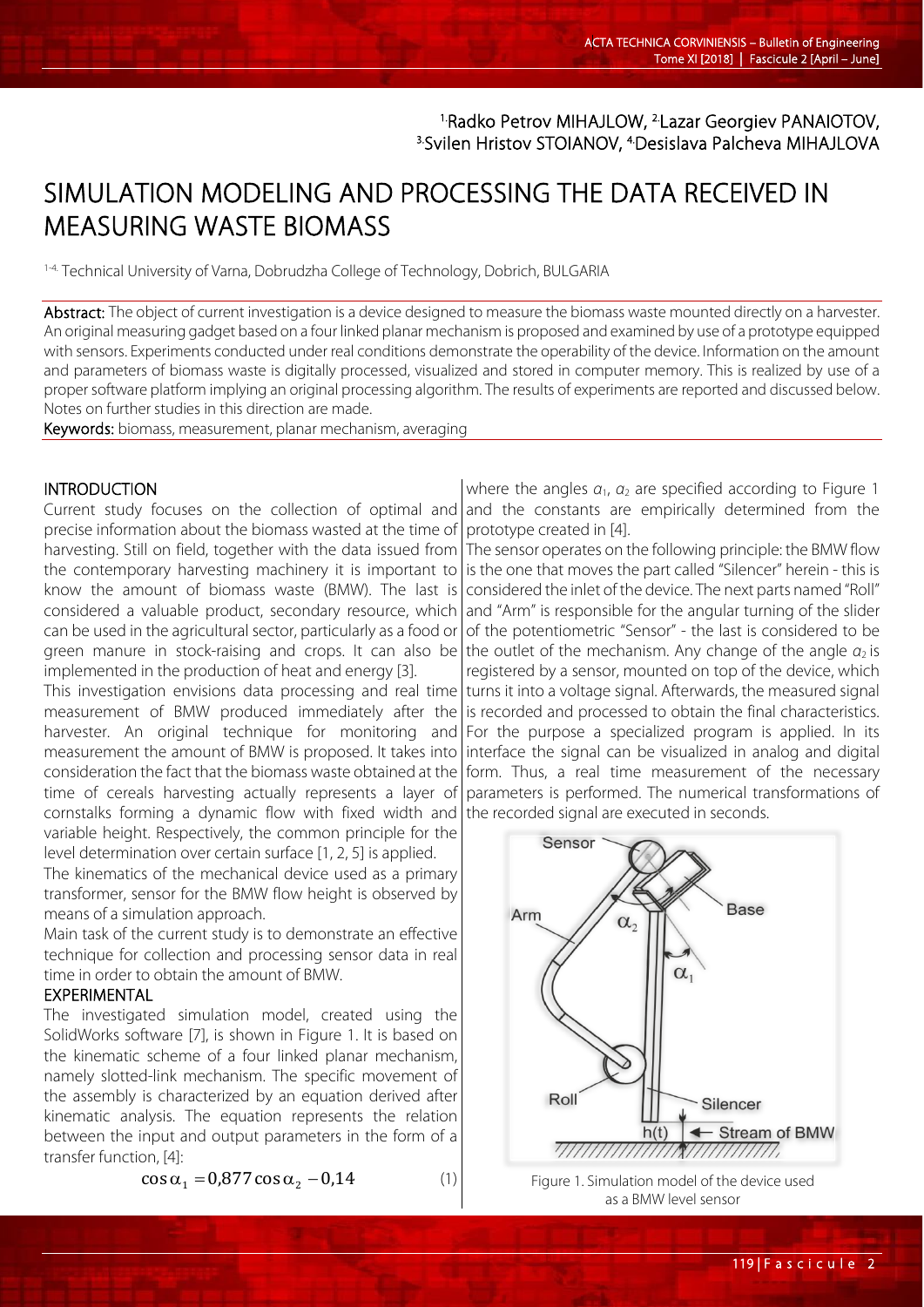An original program is created for the particular investigation based on the software platform LabVIEW [6]. The relevant algorithm is shown in Figure 2. Figure 3 shows the block diagram of the main application



#### Figure 2. Algorithm

The following constants are initially set as input data for the particular measurement of the amount of BMW:

- $\Delta t$  period of measurement in which the sensor signal is measured (it is set to correspond the period value in the transforming program);
- b width of the BMW flow (measured on the harvester, [8]);
- $-\omega$  angular velocity and eccentricity **e** of the straw-trailer crankshaft (measured on the harvester for once);
- $-L$  length of the part used as a "Silencer" for the moving waste biomass (Figure 1);
- $-\gamma$  density relative weight of the particular BMW.



Figure 3. Block diagram of the application program in the LabVIEW environment

program. At the beginning there is a proper virtual instrument (VI) for reading the information obtained from the sensor.

The final measurement data file (Figure 4) is saved in the required form for processing in LabVIEW. The results from data transformation are visualized in a Front Panel. The Waveform Graph 1 represents the initial analog signal (Figure 5a). As mentioned, data are manipulated by entering specific constants and the necessary arithmetic operations by means of specific VIs. Subsequently several time depending functions are calculated: the current values of h(t) function (Figure 5b), which is the variable BMW height reflecting the change of the angle *α*2; the values of the distance S(t) function (Figure 2) within the period ∆t; the volume V(t) (Figure 5c), as well as the calculated amount D(t) of BMW (Figure 5d).

#### RESULTS AND DISCUSSION

The experimental data obtained from the sensor showing the change of the angle  $a_2$  are displayed in Figure 4.

| <b>No</b>      | <b>Time</b> | <b>DC/AC</b> | Value    | Unit |
|----------------|-------------|--------------|----------|------|
| 1              | 15:32:24    | DC           | 12389,00 | V    |
| 2              | 15:32:29    | DC           | 11658,00 | V    |
| 3              | 15:32:34    | DC           | 13119,00 |      |
| $\overline{4}$ | 15:32:45    | DC           | 15311,00 | V    |
| 5              | 15:32:49    | DC           | 22586,00 | V    |
| 6              | 15:32:55    | DC           | 45566.00 |      |
| 7              | 15:32:59    | DC           | 22920,00 |      |
| 8              | 15:33:04    | DC           | 17441,00 | V    |
| 9              | 15:33:09    | DC           | 12328,00 | V    |
| 10             | 15:33:14    | DC           | 42644,00 |      |

Figure 4. Experimental data in Excel form



Figure 5. Waveform Graphs in the application environment of LabVIEW: a) analog signal from the potentiometric sensor; b) analog signal corresponding to the variable height h(t) of the BMW stream; c) BMW volume V(t); d) amount D(t) of BMW